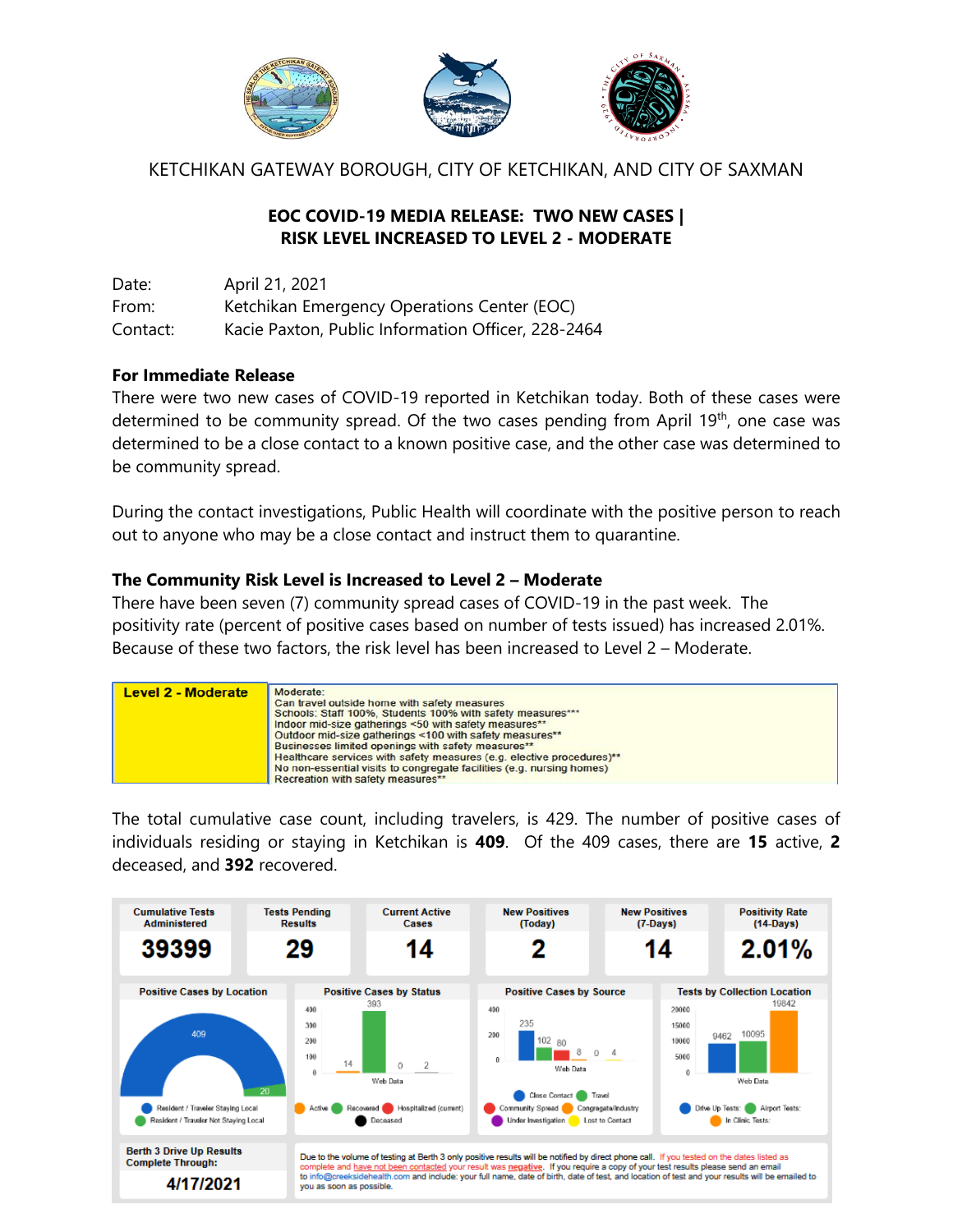## **Under Level 2 - Moderate, the following health and safety precautions are recommended\*:**

 **Public Health Social Measures:** Strongly recommend masks and six (6) feet social distancing in communal settings and public locations with 20 or more people;

- **Businesses and Offices:** Strongly recommend reduced capacity to ensure physical distancing including staggered schedules or teleworking, etc.
- **Bars, Restaurants, Personal Services, Gyms:** Strongly recommend reduced capacity to ensure physical distancing; recommend reservations; encourage delivery or curbside pickup; personal services by appointment; no waiting areas; limit inside capacity to 50%.
- **Travelers:** Follow Alaska Health advisories 6 and 8; quarantine until receive results of negative test; follow strict social distancing for minimum of five days after arrival. Even though the traveler testing is not a State requirement, the EOC continues to advise adherence to these advisories for the safety of our community.

**COVID-19 Vaccine Benefits the Community:** The vaccine protects against COVID-19 disease and is one of the most important tools to end the pandemic. The vaccine is now available for anyone living or working in Alaska who is age 16 or older. Ketchikan's vaccination rate is currently at 44 percent for the general population. With additional people becoming vaccinated and protected from the virus, the health risk to the community as a whole will decrease. The EOC recommends all citizens research the vaccine and determine if the vaccine is right for you. Additional information on the vaccine is available at [http://covidvax.alaska.gov](http://covidvax.alaska.gov/)



**In order to reduce the risk level to Level 1 - Low**, we need to be diligent in following these recommendations for health and safety precautions. We encourage Ketchikan residents, visitors, businesses, and organizations to follow these recommendations for the health and safety of our community. If we work together to protect ourselves and others, we can reduce the risk level.

## **Here's what to do if you may have been exposed to COVID-19\*:**

Ketchikan Public Health and the EOC strongly recommend that you do the following:

- 1. Self-quarantine for a period of 10 days since your last exposure.
- 2. If you are asymptomatic, you can reduce the quarantine period in item 1 by: